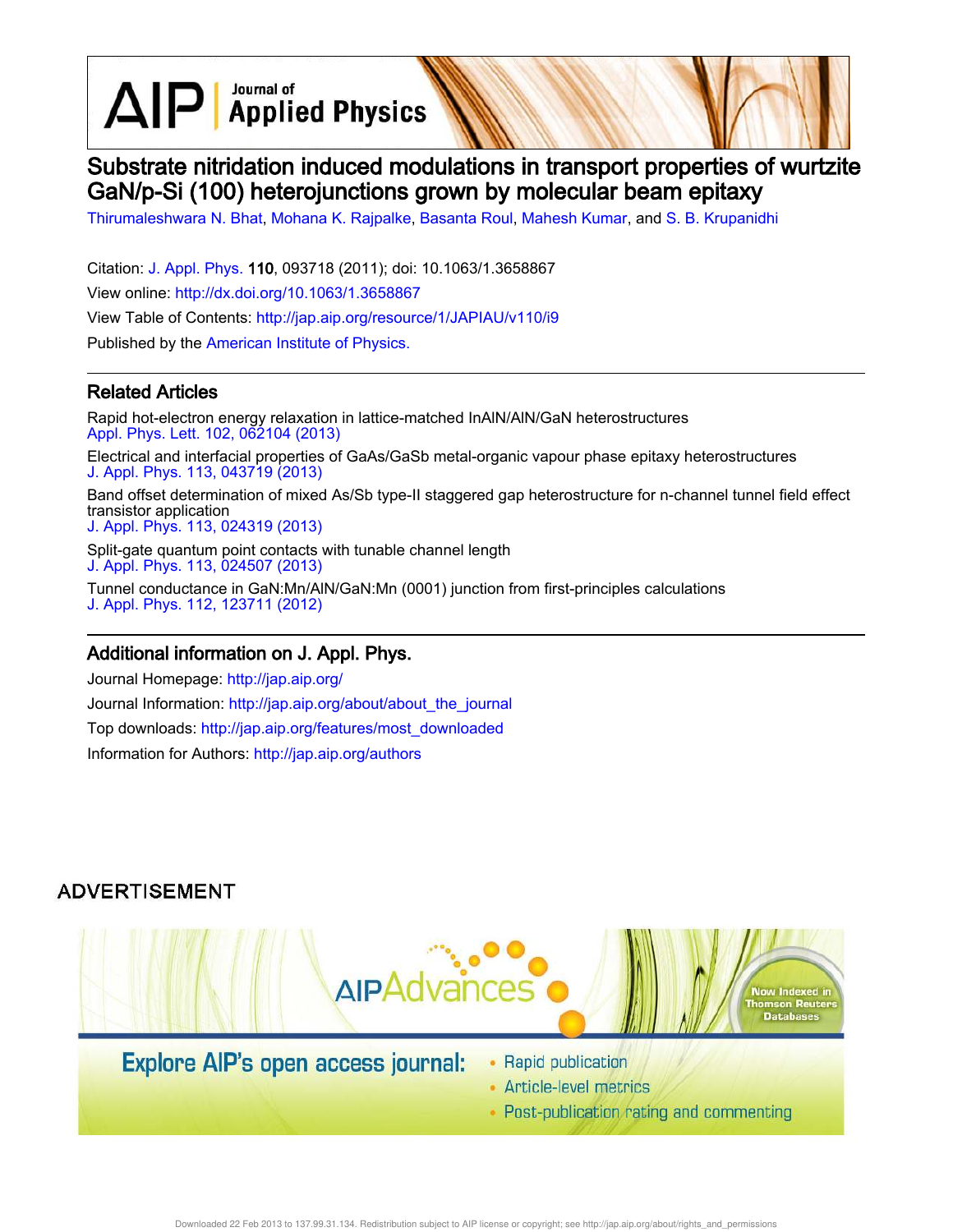### Substrate nitridation induced modulations in transport properties of wurtzite  $GaN/p-Si$  (100) heterojunctions grown by molecular beam epitaxy

Thirumaleshwara N. Bhat,<sup>1</sup> Mohana K. Rajpalke,<sup>1</sup> Basanta Roul,<sup>1,2</sup> Mahesh Kumar,<sup>1,2</sup> and S. B. Krupanidhi<sup>1,a)</sup>

<sup>1</sup>Materials Research Centre, Indian Institute of Science, Bangalore-560012, India  $2$ Central Research Laboratory, Bharat Electronics, Bangalore-560013, India

(Received 12 August 2011; accepted 6 October 2011; published online 9 November 2011)

Phase pure wurtzite GaN films were grown on Si (100) substrates by introducing a silicon nitride layer followed by low temperature GaN growth as buffer layers. GaN films grown directly on Si (100) were found to be phase mixtured, containing both cubic  $(\beta)$  and hexagonal  $(\alpha)$  modifications. The x-ray diffraction (XRD), scanning electron microscopy (SEM), photoluminescence (PL) spectroscopy studies reveal that the significant enhancement in the structural as well as in the optical properties of GaN films grown with silicon nitride buffer layer grown at 800 °C when compared to the samples grown in the absence of silicon nitride buffer layer and with silicon nitride buffer layer grown at 600 °C. Core-level photoelectron spectroscopy of  $Si_xN_y$  layers reveals the sources for superior qualities of GaN epilayers grown with the high temperature substrate nitridation process. The discussion has been carried out on the typical inverted rectification behavior exhibited by n-GaN/ $p$ -Si heterojunctions. Considerable modulation in the transport mechanism was observed with the nitridation conditions. The heterojunction fabricated with the sample of substrate nitridation at high temperature exhibited superior rectifying nature with reduced trap concentrations. Lowest ideality factors  $(\sim 1.5)$  were observed in the heterojunctions grown with high temperature substrate nitridation which is attributed to the recombination tunneling at the space charge region transport mechanism at lower voltages and at higher voltages space charge limited current conduction is the dominating transport mechanism. Whereas, thermally generated carrier tunneling and recombination tunneling are the dominating transport mechanisms in the heterojunctions grown without substrate nitridation and low temperature substrate nitridation, respectively.  $\odot$  2011 American Institute of Physics. [doi:10.1063/1.3658867]

#### INTRODUCTION

The growth of device quality GaN based heterostructures on Si substrates is of huge interest in terms of cost, availability, processing, and integration. $1-3$  Hexagonal GaN has been already successfully deposited on Si (111) substrates either by metalorganic chemical vapor deposition<sup>4</sup> (MOCVD) or by molecular beam epitaxy<sup>2,3</sup> (MBE) methods, in spite of the difficulties related to the very high reactivity of the silicon surface with nitrogen, the large lattice mismatch  $(-16.2\%)$ , and the large difference in thermal expansion coefficient (113%). However, from the point of view of integrating GaN devices with silicon technology, the Si (100) substrate is preferred as it is the most widely used in silicon mainstream technology.

Contrary to the (111) plane, the (100) plane of silicon does not possess a sixfold symmetry but a fourfold symmetry, which is more suitable for the epitaxial growth of a cubic phase. Nevertheless, the  $(\beta$ -GaN) cubic phase is metastable, and the thermodynamically stable hexagonal GaN phase could be grown on the (100) plane. A few attempts to grow compact epilayers of GaN on Si (100) aimed either to obtain pure cubic phase GaN (Ref. 1) or wurtzite GaN avoiding cubic inclusions by means of complex buffer structures.<sup>2</sup> Wurtzite GaN films were grown on silicon nitride buffer layers formed on Si (111) substrates by radio frequency - MBE (RF-MBE) (Ref. 3) and concluded that the single crystalline wurtzite GaN was grown on the buffer layers of stoichiometric silicon nitride buffer layers.

Recently we reported the negative differential capacitance behavior in n-GaN/p-Si heterojunctions.<sup>5</sup> However, to our knowledge no previous report is evident on the transport characteristic studies of the  $GaN/p-Si$  heterojunction and the effect of substrate nitridation on it. This report focuses on the effect of substrate nitridation and substrate nitridation temperature on structural and optical properties of wurtzite GaN films grown on Si (100) substrates followed by detailed transport properties of the GaN/p-Si heterojunction.

#### EXPERIMENTAL

The MBE system employed in this series of growth is equipped with the radio-frequency nitrogen plasma source. The GaN films were grown under a base vacuum better than  $1\times10^{-10}$  mbar on ultrasonically cleaned p-Si (100) wafers etched with 10% hydrofluoric acid followed by thermal cleaning at  $900^{\circ}$ C under UHV for 1 h. Three samples were grown in the present series at different nitridation conditions, viz., in the absence of substrate nitridation, grown with substrate nitridation at  $600\,^{\circ}\text{C}$  and substrate nitridation at 800 °C. The duration of substrate nitridation was 30 min and

a)Author to whom correspondence should be addressed. Electronic mail: sbk@mrc.iisc.ernet.in.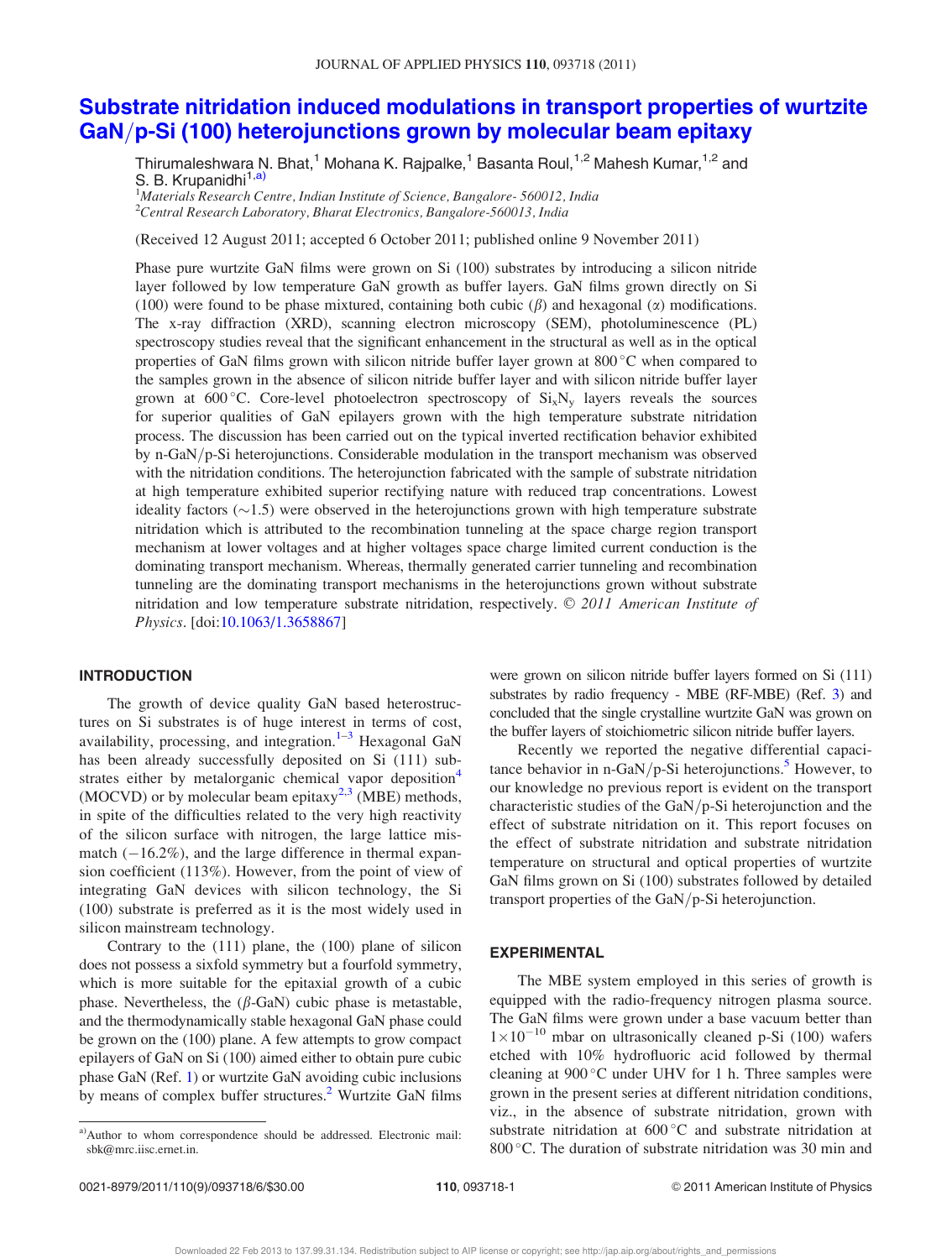was carried out by employing the nitrogen plasma. The nitrogen flow rate, RF-plasma powers were kept at 0.5 sccm, 350 W for substrate nitridation and for all the growths. Other than these parameters, the Gallium beam equivalent pressure (BEP) was maintained at  $5.6 \times 10^{-7}$  mbar for the whole series. The growth of the GaN buffer layer was carried out at the temperature of  $500^{\circ}$ C for 15 min followed by the high temperature epilayer growth. The high temperature growth was carried out at  $650^{\circ}$ C for 3 h. The structural characterizations of the as grown samples were carried out by x-ray diffraction (XRD) and scanning electron microscopy (SEM). Core-level photoelectron spectroscopy was carried out to analyze the nature of the  $Si_xN_y$  layer. Besides, the emission properties of the GaN films were investigated by room temperature photoluminescence (RT PL) spectroscopy using the 325 nm line of a He-Cd laser as an excitation source. The aluminum contact metallization on Si and GaN was done by thermal evaporation technique for transport studies. The contacts were annealed at  $200^{\circ}$ C for 15 min for better adhesion to the film. The device transport characteristics were studied at room temperature using the probe station attached with the KIETHLY 236 source measure unit.

#### RESULTS AND DISCUSSION

Figure 1 shows the XRD pattern obtained for all the three samples. Samples grown without substrate nitridation depict the phase mixtured nature (Fig.  $1(a)$ ), i.e., zinc blende (002) and wurtzite (0002) at 40 $^{\circ}$  and 34.5 $^{\circ}$ , respectively. Figures  $1(b)$  and  $1(c)$  show the XRD pattern of the samples grown with low and high temperature substrate nitridation, respectively, phase pure wurtzite (0002) reflection without any inclusions of cubic phase was obtained. The full width at half maximum (FWHM) of the (0002) peak of samples grown in the absence of substrate nitridation, low temperature nitridation, and high temperature nitridation are given by 0.148°, 0.131°, 0.106°, respectively. The peak intensity corresponding to the GaN (0002) increased with the substrate nitridation temperature.

The nitridation of the Si surface at high temperature causes the formation of the  $Si_xN_y$  buffer layer<sup>3</sup> which breaks off the perfect registry between Si (100) (which exhibits fourfold symmetry) and GaN, and avoids<sup>6</sup> the nucleation of  $\beta$ -GaN (cubic). On the other hand, the direct growth of GaN on Si also causes the amorphous  $Si_xN_y$  patches (regions) at

the interface due to the high reactivity of Si and  $N<sup>6</sup>$ . The nucleation and initial growth of  $\alpha$ -GaN occurs on top of these regions. In addition to this, the interfacial regions where GaN and Si are not in perfect registry with each other, misoriented GaN grains together with a high density of stacking faults can also induce the nucleation of  $\alpha$ -GaN. Other than these two regions, the nucleation of cubic  $(\beta)$ -GaN occurs,<sup>6</sup> causing a phase mixture. Hence the nitridation of the Si surface favors the growth of wurtzite GaN. The morphological SEM images are shown in Fig. 2 for all the three samples. The images reveal nano sized grain distribution of the GaN thin films grown at different nitridation conditions. While the films grown at high temperature nitridation were densely packed, the films grown at low temperature nitridation and absence of nitridation tended to be slightly porous. This could be explained as follows: The crystalline quality of the stoichiometric  $Si<sub>3</sub>N<sub>4</sub>$  layer increases as the temperature of nitridation increases which provides better under layer for the growth of GaN epitaxy.

Core-level photoelectron spectroscopy was carried out to determine the sources for the superior quality of GaN epilayers. The chemical bonding states of the  $Si<sub>x</sub>N<sub>y</sub>$  surface was determined using Al K $\alpha$  (h $\nu$  = 1486.6 eV) radiation. Figure 3 shows the Si 2p core-level spectra for  $Si_xN_y$  layers formed at the nitridation temperature of  $600^{\circ}$ C and  $800^{\circ}$ C, respectively. The core-level spectra have been numerically fitted using Lorentzian convoluted with a Gaussian function. A Si atom is bonded to 4 N atoms  $(Si^{4+})$  and a N atom is bonded to 3 Si atoms in the stoichiometric silicon nitride.<sup>7</sup> Hence only the component with  $Si<sup>4+</sup>$  is expected. But at the interface, two more coordinations are required, namely,  $Si<sup>3+</sup>$  and  $Si<sup>1+</sup>$ , for an ideal matching between the silicon nitride and Si lattices.<sup>8</sup> The decomposition is shown in the figure, with one bulk along with three other components. The binding energies with respect to bulk position are  $at + 0.61, +2.23$ , +3.09 eV for  $Si^{1+}$ ,  $Si^{3+}$ , and  $Si^{4+}$ , respectively. Similar work has been reported by Lee et al.<sup>9</sup> recently. The approximate ratios between the  $Si^{1+}$ ,  $Si^{3+}$ , and  $Si^{4+}$  components are 0.3:0.3:0.4 and 0.2:0.1:0.7 for the  $Si_xN_y$  layers of the samples of low and high temperature substrate nitridations, respectively. Hence the intensity of the stoichiometric component has drastically been increased in the sample of high temperature nitridation. Collectively one can conclude that the quality of the silicon nitride layer notably affects the properties of GaN epilayers.



FIG. 1. (Color online) The HRXRD pattern of the GaN films grown with (a) absence of nitridation, (b) nitridation at 600 °C, and (c) nitridation at 800 °C.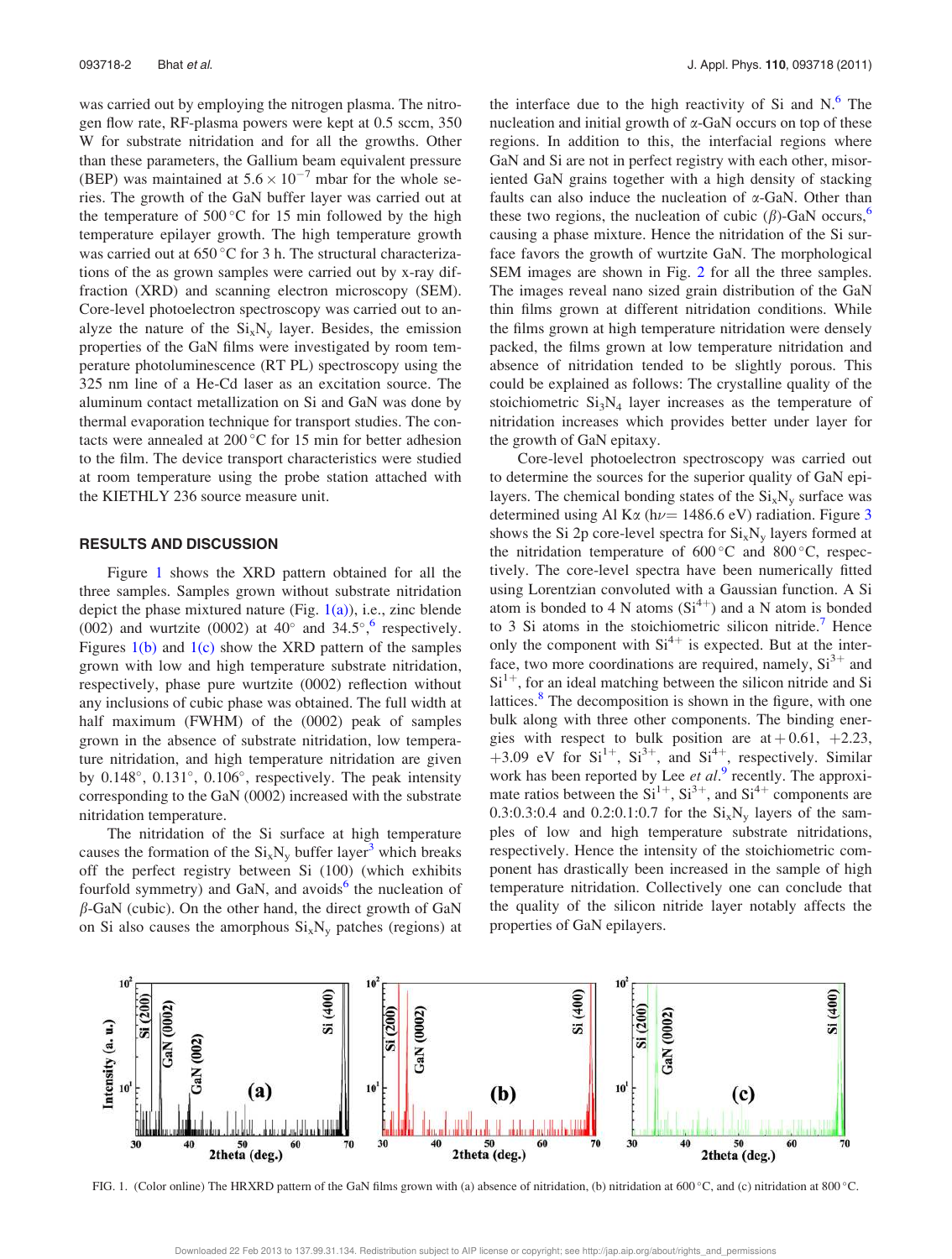

FIG. 2. SEM images of the GaN films grown with (a) absence of nitridation, (b) nitridation at 600 $^{\circ}$ C, and (c) nitridation at 800 $^{\circ}$ C.

PL spectroscopy was performed to investigate the optical transitions; hence the quality of the GaN films grown at different substrate nitridation conditions. Figure 4 shows the RT PL spectra for all the three samples. These spectra show a strong emission peak at 3.44 eV corresponding of the free excitonic (FX) transition. The narrow linewidth, such as 90 meV was observed for the sample grown with high temperature substrate nitridation. This linewidth is comparable to the previous report of GaN grown on Si (100) with the AlN buffer layer.<sup>10</sup> For the other two samples the FWHM was found to be higher due to the reduced crystallinity compared to the sample grown with high temperature nitridation. Along with the FX peak, the donor acceptor pair (DAP) transition was also observed at the energy of 3.26 eV, which is attributed to a transition from shallow donor to shallow acceptor. This transition indicates that the samples are



FIG. 3. (Color online) Si 2p core-level spectra of silicon nitride layers formed on the Si (100) surface at the nitridation temperatures of (a)  $600^{\circ}$ C and (b)  $800^{\circ}$ C.

unintentionally doped. A significant redshift in the DAP peak was observed in the sample with mixed phase. This shift might be due to the contribution of the lower bandgap of the cubic GaN  $(3.2 \text{ eV})$ .<sup>11</sup> No yellow luminescence (YL) was found in any of the samples.



FIG. 4. (Color online) Room temperature photoluminescence spectra of the GaN films grown with (a) absence of nitridation, (b) nitridation at  $600^{\circ}$ C, and (c) nitridation at  $800^{\circ}$ C.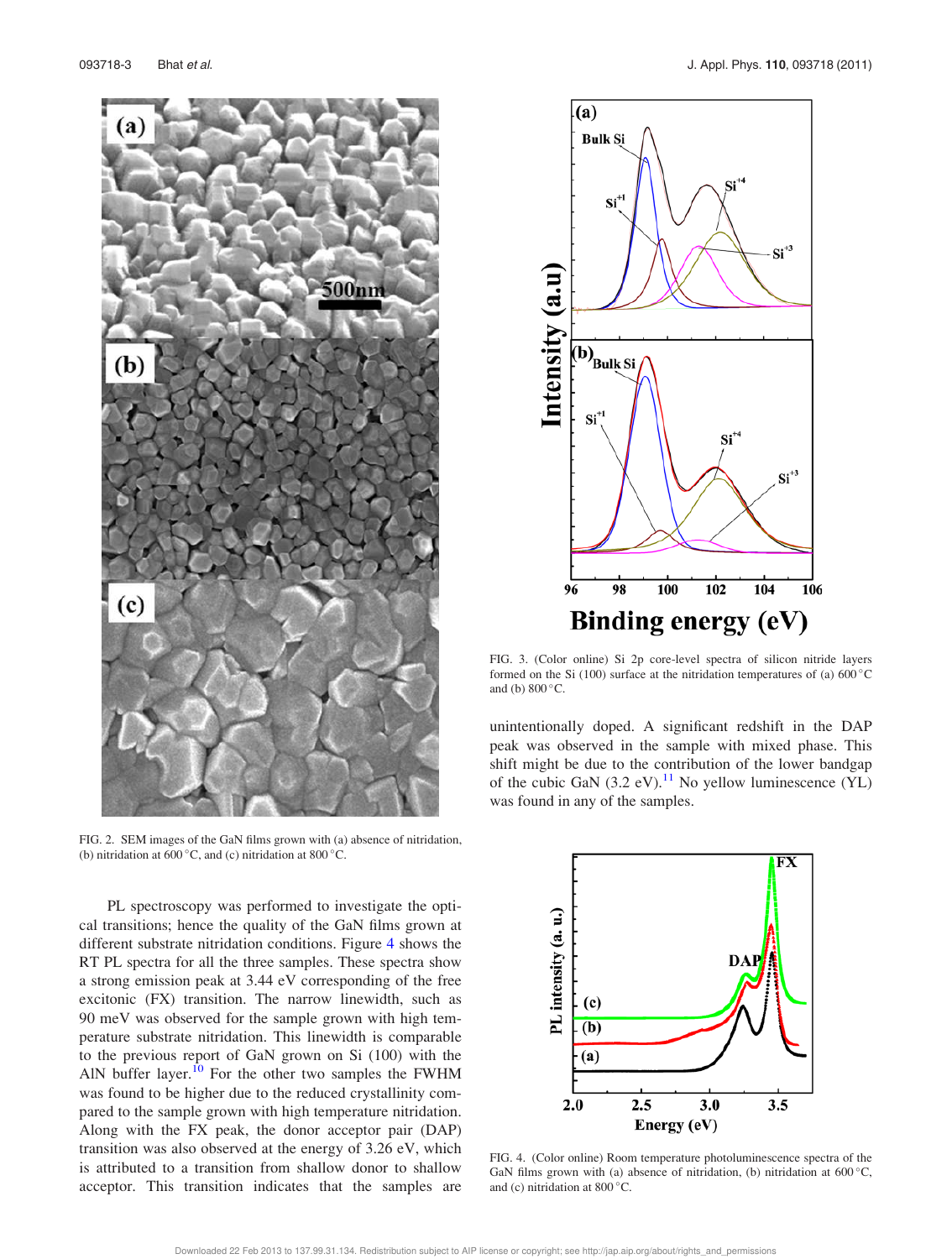The  $I-V$  characteristics of n-GaN/p-Si heterojunctions exhibit an interesting inverted rectification behavior irrespective of nitridation conditions. This type of behavior was also found in p-ZnO/n-Si heterojunctions elsewhere.<sup>12</sup> The possible band alignment diagram of n-GaN/p-Si is shown in Fig. 5, certainly abnegates the possibility of interband tunneling. As we know, the bandgaps and electron affinities of Si and GaN are 1.12, 3.4, 4.05, and 3.1 eV, $^{13}$  respectively, hence the conduction band offset, i.e.,  $\chi_{\text{GaN}} - \chi_{\text{Si}} = \Delta Ec$ (0.95 eV) is much smaller than the valence band offset, i.e.,  $\Delta E$ v =  $\Delta E$ g- $\Delta E$ c (1.33 eV). A quantum well for electrons is formed on the p-Si side as shown in the band alignment diagram. The Si is inverted in the interface when connecting to n-GaN. Hence, during the forward operation (positive bias on n-GaN) of the heterojunction diode electrons would overcome the Schottky barrier (i.e., effective band offset in the conduction band edge or the Fermi level in the inverted Si quantum well to the conduction band edge of GaN in the interface). In other words, the negative voltage polarity on p-Si results in the rectifying characteristics along with the transport of electrons from Si to GaN. These diodes behave like "n-type" Schottky diode due to dominated electron transport rather than bipolar transport in a regular p-n junction diode. Here the smaller bandgap material Si is comparable to the metal and the conduction band offset is equivalent to a Schottky barrier in an n-type diode. The reverse operation (positive bias on p-Si) results in a saturated current in the forward bias such as the reverse bias characteristic of a normal diode.

RT current voltage  $(I-V)$  characteristics of the GaN/p-Si (100) heterojunctions were measured and the behavior is shown in Fig. 6. The ohmic nature of the aluminum contact with Si as well as GaN was confirmed. All three diodes exhibit the turn on voltage of about 0.4 V, but the allowing current at turn on voltage is strongly dependent on the nitridation conditions. Samples grown in the absence of substrate nitridation and low temperature nitridation allows the current in the order of  $10^{-4}$  A and  $10^{-5}$  A, respectively. The nonstoichiometric  $Si_xN_y$  layer present in the sample with low temperature substrate nitridation acts as a thin insulator layer which reduces the current flow. Both the diodes show similar rectifying behavior with the on/off ratio of  $\sim$ 11 at 3 V. But





FIG. 6. (Color online) Room temperature I-V characteristics of the  $GaN/p$ -Si heterojunctions grown with (a) absence of nitridation, (b) nitridation at 600 $\degree$ C, and (c) nitridation at 800 $\degree$ C.

the diode with high temperature substrate nitridation exhibits a current of  $10^{-6}$  A at the turn on voltage. Though it shows a noticeable reduction in the forward current, it exhibits the best rectifying behavior with on/off ratio  $\sim$ 230 at 3 V. The leakage current in this diode was found to be in the order of  $10^{-7}$  A. A drastic reduction in the leakage current is attributed to the low defect concentration or trap centers in the film or interfacial layer due the introduction of stoichiometric Si3N<sup>4</sup> buffer layer.

The I-V curves of all the three diodes were fitted at low voltage regions  $( $0.5$  V) by using the standard diode$ equation,

$$
I = I_s \left[ \exp\left(\frac{qV}{\eta kT}\right) - 1 \right].
$$
 (1)

The diode grown with the absence of substrate nitridation showed the highest ideality factor,  $\eta \sim 6$  and the diode fabricated with low temperature substrate nitridation resulted in an ideality factor of  $\sim$ 4. The ideality factors greater than 2 indicate a nonideal nature of the diodes. The high ideality factor often attributed to the presence of defect states which causes the deep level assisted tunneling<sup>14</sup> or lateral in homogeneities of the barrier height at the interfaces.<sup>15</sup> The diode fabricated with high temperature substrate nitridation showed an ideality factor  $\sim$ 1.5. This behavior clearly shows transport is governed by the recombination at space charge region mechanism at low voltages.

The saturation current  $(I_s)$  should have the form,

$$
I_s = AA^*T^2 \exp\left(-\frac{\varphi_b}{kT}\right) \tag{2}
$$

according to the thermionic emission model, where A is the contact area of the junction, A\* is the Richardson constant (112 A cm<sup>-2</sup> K<sup>-2</sup> for n-Si, due to inverted rectification<sup>16</sup>), and  $\varphi_b$  is the effective barrier height. At RT  $\varphi_b$  is obtained to be 0.63 eV, 0.71 eV, 0.82 eV for the diodes grown with the absence of nitridation, low temperature nitridation, and high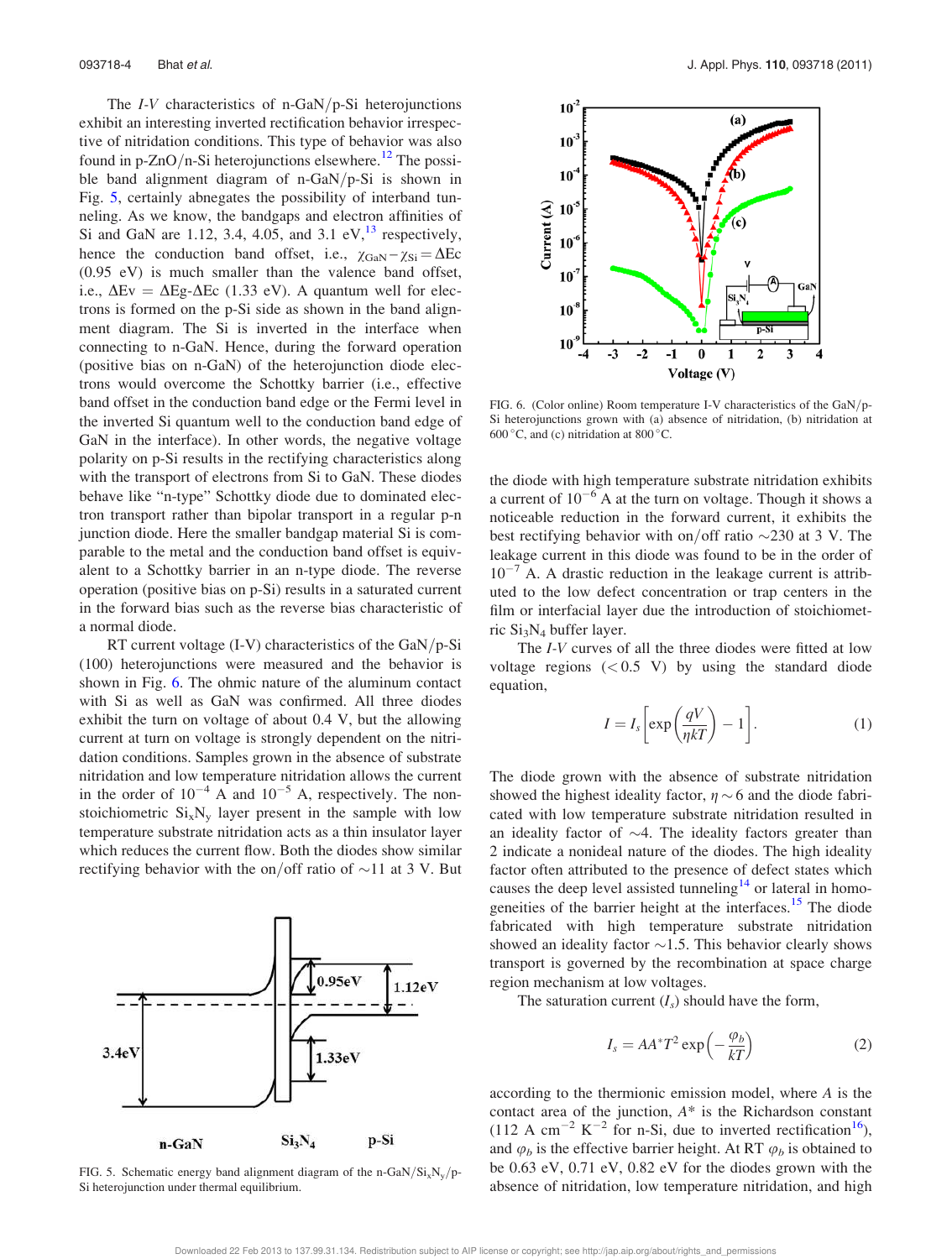temperature nitridation, respectively. Obtained barrier height values confirm the tunneling of carriers in the samples grown without nitridation as well as low temperature nitridation. Further, the barrier height observed in the case of heterojunctions grown with high temperature nitridation, i.e., 0.82 eV is in close agreement with the conduction band offset of  $GaN/Si$  heterojunction i.e., 0.95 eV, which abnegates the thermally generated carrier tunneling.

For the further investigation of transport mechanisms at lower as well as higher voltages, the log-log plots of the room temperature forward I-V data have been studied. Figure 7 shows the log-log plot of the three diodes of different nitridation conditions. Three distinct regions were observed depending on the applied voltage, which were assigned as region I, II, III. At low forward voltage (region I), the current transport follows a linear ohmic behavior  $(I \alpha V)$  which is attributed to the thermally generated carrier tunneling.<sup>17</sup> The region I for the heterojunction grown in absence of nitridation is much wider than that of the samples grown with substrate nitridation, and regions II and III were not observed. This behavior may also be caused by the presence of a large trap concentration. In the sample grown with low temperature nitridation, the observed region I is very short  $(< 0.3 V)$ and region II was observed in the range of 0.3–0.8 V, in which the current increases exponentially and follows a relation of  $I \sim \exp(\alpha V)$ , and is attributed to the recombination tunneling mechanism which is frequently observed in wide bandgap heterojunctions.<sup>17</sup> In the sample grown with high temperature nitridation the region I was not observed which indicates that the drastic reduction in the trap concentration due to the increase in the quality of the silicon nitride layer and hence of the GaN layers and region II was observed in the voltage range of  $V < 0.4$  V. The constant  $\alpha$  can be given as

$$
\alpha = (8\pi/2h)(m_h * \varepsilon_s)^{1/2} N_D / [N_A^{1/2}(N_A + N_D)],\tag{3}
$$



FIG. 7. (Color online) Log-log plots of the current-voltage characteristic under forward bias for diodes grown with (a) the absence of nitridation, (b) low temperature nitridation, and (c) high temperature nitridation.

where h is Planck's constant,  $m_h^*$  is the effective mass of holes,  $\varepsilon_s$  is the dielectric constant of GaN,  $N_D$  is the donor concentration of GaN films,  $N_A$  is the acceptor concentration of the p-Si substrate. By fitting region II of the curves,  $\alpha$  is evaluated to be 14  $V^{-1}$  and 15  $V^{-1}$  for the devices fabricated with low temperature substrate nitridation and high temperature substrate nitridation, respectively. A larger value of  $\alpha$ indicates higher carrier injection. This region signifies the injected carriers will exceed the thermally generated carriers and fill the unoccupied traps.<sup>17</sup>

In the substrate nitrided samples the region III was well pronounced in which the current follows the dependence of  $I \sim V^2$ . This square law dependence is generally observed in the wide bandgap semiconductors and it is reported to be attributed to the space-charge-limited current (SCLC) conduction. The similar conduction mechanisms heve been observed by Shen et al.<sup>18</sup> and Liu et al.<sup>17</sup> for their GaN Schottky diodes and n-ZnO nanorods/p-Si heterojunction diodes, respectively. The SCLC phenomenon is caused by the different offsets of the conduction band and valence band at the junction interface of n-GaN and p-Si as shown in the n-GaN/p-Si band alignment diagram in Fig.  $5$ . (Though the formation of  $Si<sub>3</sub>N<sub>4</sub>$  layer is intentional, thickness must be very low, confirmed by the XPS. A systematic TEM studies done by Yang et al.<sup>6</sup> also reports the low thickness ( $<$  5 nm) of the  $Si<sub>3</sub>N<sub>4</sub>$  layer. The  $Si<sub>3</sub>N<sub>4</sub>$  layer is located at the space charge region of the n-GaN/p-Si diode; it would certainly allow the carriers to tunnel through.) The energetic barrier for electrons is less than the barrier for holes. So the injection current is dominated by the injected electrons under the forward voltage and the single carrier current forms as shown in Fig. 5. Further, when the injected carriers completely fill all the traps, the injected current follows the square law SCLC behavior. The sample with the absence of substrate nitridation does not show the SCLC behavior. The sample with low temperature nitridation follows the SCLC behavior after the forward bias gets to 0.9 V and for the sample with high temperature nitridation is 0.5, which means that more traps exist in the sample with the absence of nitridation and a larger trap filled limit voltage  $(V_{TFL})$  is required to completely fill these traps.<sup>19</sup> Whereas, the samples with nitridation, shows a rapid transition from exponential to SCLC region and  $V<sub>TFL</sub>$ is much smaller than the sample with the absence of nitridation, which can be attributed to the presence of fewer traps and larger injection of carriers.

#### **CONCLUSIONS**

The effect of substrate nitridation and nitridation temperature on the growth and properties of GaN epifilms on the Si (100) substrate by MBE has been studied. The GaN films grown directly on Si (100) substrates contain mixed phases, i.e., wurtzite along with the zinc blende, which was confirmed by XRD and PL results. Nitridation of Si surface favors the growth of phase pure wurtzite GaN on it. Corelevel photoelectron spectroscopy of silicon nitride layers reveal the sources for the superior quality of GaN epilayers grown with the high temperature substrate nitridation process. Typical inverted rectification behavior of the